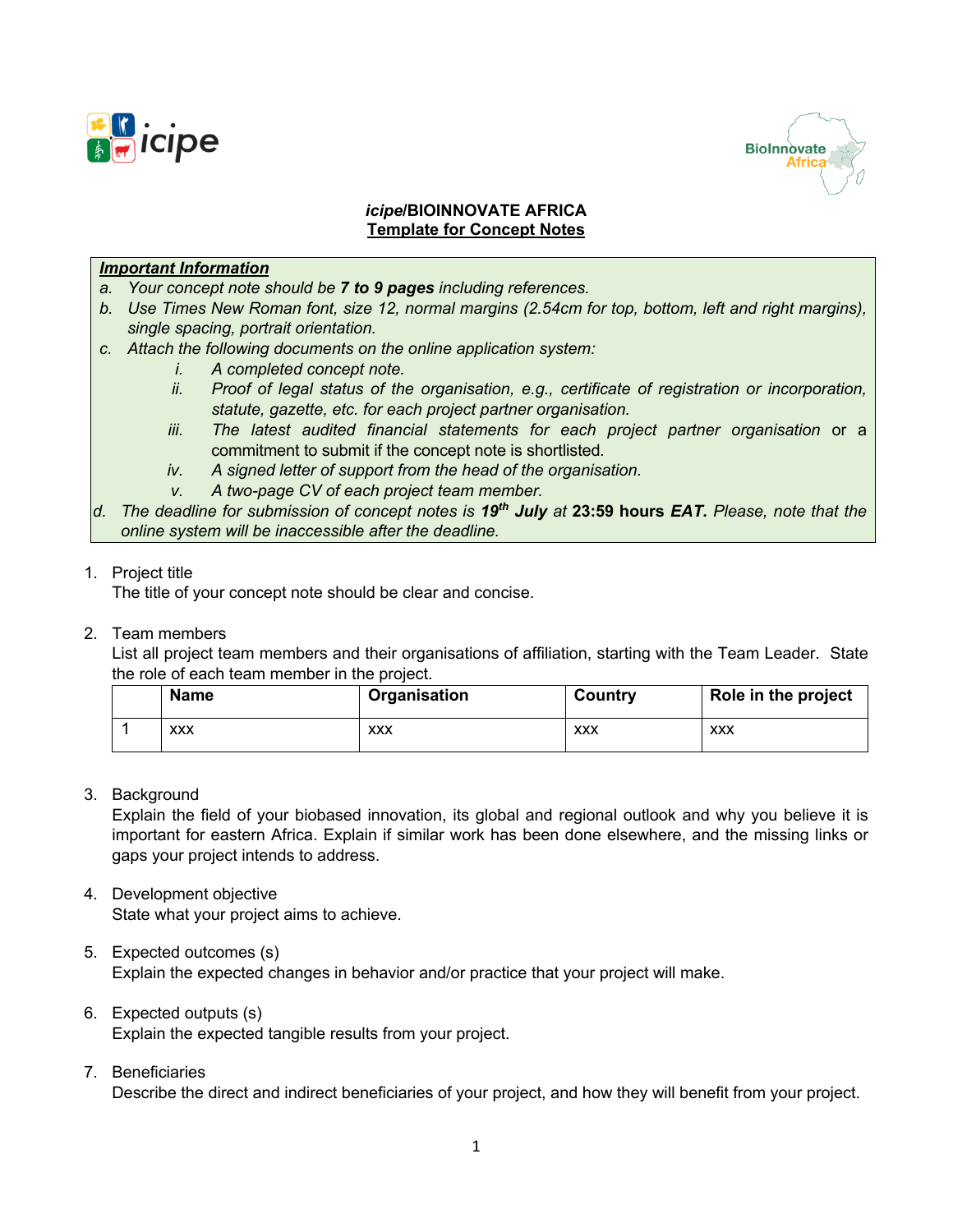# 8. Activities

Describe the main activities of your project, and the tools you will use to carry out the activities.

9. Regional benefit

Explain the relevance of your project to the eastern Africa region and why a regional approach is a better option for your project.

10. Innovation

Explain what is new or unique about your project. Indicate whether the idea or technology your project is working on has been tested or deployed elsewhere, especially in Africa.

11. The need/challenge

Explain the regional challenge or need that your project will address.

12. Link to business

Describe the business or market potential of your project.

13. Environmental sustainability

Describe the potential contribution of your project to carbon emissions reduction, biodiversity conservation and ecosystem services improvement.

- 14. Gender considerations Describe how your project addresses gender issues.
- 15. Ethical issues

Discuss the ethical implications of your project, and how you intend to address them.

16. Matching support

Describe the matching support (either in-kind or in-cash) that your organisation will provide to the project, the sources of the support and how these will benefit or add value to the project.

## 17. Budget

Indicate the total proposed budget of the project.

|                | <b>Budget item</b>      | Partners (min 3, max 5) (name the partners) |              |   |   | <b>Total</b> | <b>Matching</b> |                                  |
|----------------|-------------------------|---------------------------------------------|--------------|---|---|--------------|-----------------|----------------------------------|
|                |                         |                                             | $\mathbf{2}$ | 3 | 4 | 5            |                 | Support (15% of<br>total budget) |
| 1              | Personnel (not          |                                             |              |   |   |              |                 |                                  |
|                | to exceed 20%           |                                             |              |   |   |              |                 |                                  |
|                | of the budget)          |                                             |              |   |   |              |                 |                                  |
| $\overline{2}$ | Capital assets          |                                             |              |   |   |              |                 |                                  |
| 3              | <b>Facilities &amp;</b> |                                             |              |   |   |              |                 |                                  |
|                | minor civil works       |                                             |              |   |   |              |                 |                                  |
| $\overline{4}$ | Supplies &              |                                             |              |   |   |              |                 |                                  |
|                | services                |                                             |              |   |   |              |                 |                                  |
| 5              | Travel &                |                                             |              |   |   |              |                 |                                  |
|                | transport               |                                             |              |   |   |              |                 |                                  |